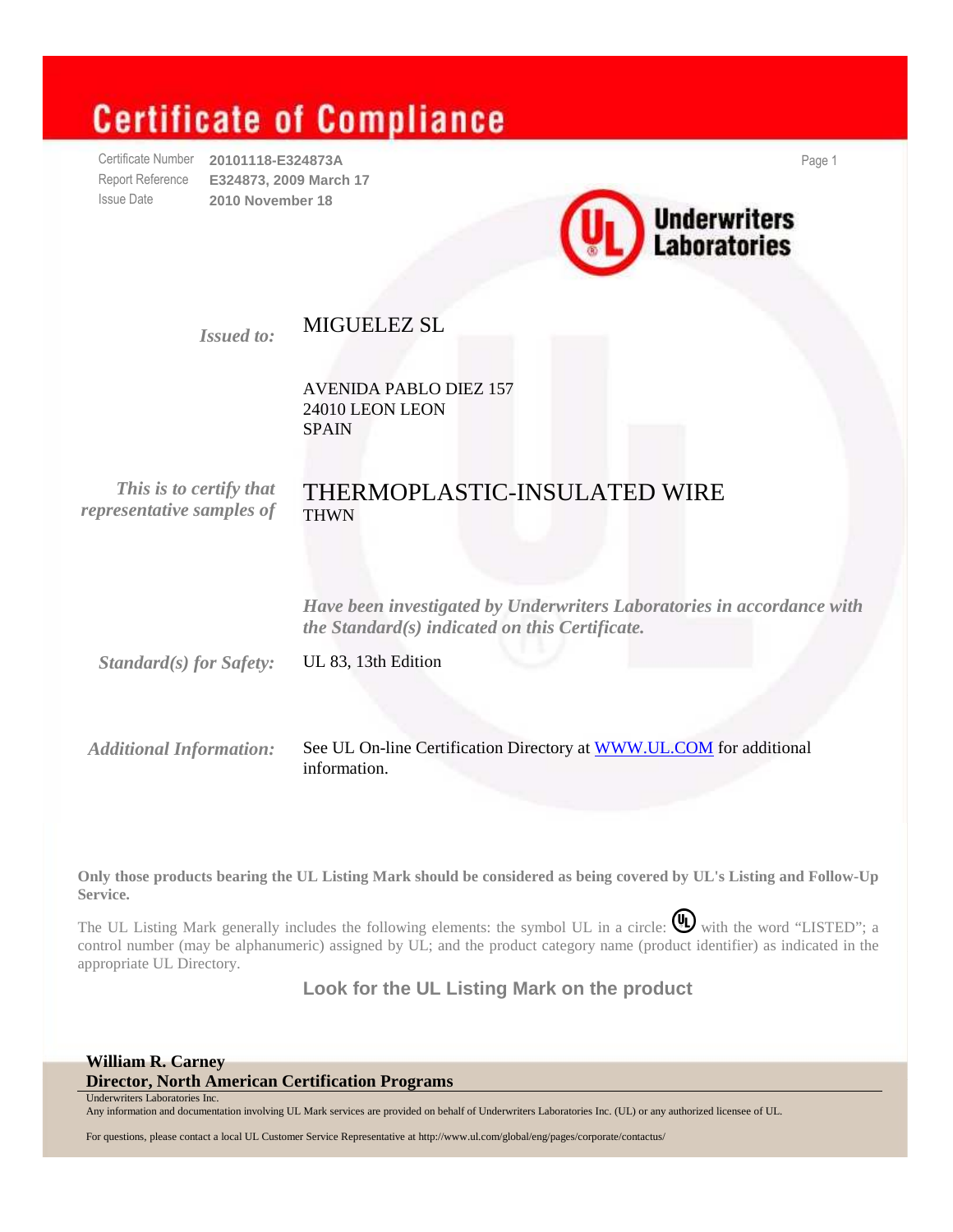# **Certificate of Compliance**

Certificate Number **20101118-E324873B** Page 1 Report Reference **E324873, 2009 March 18**  Issue Date **2010 November 18** 



### *Issued to:* MIGUELEZ SL

 AVENIDA PABLO DIEZ 157 24010 LEON LEON SPAIN

*representative samples of* THHN

# *This is to certify that* THERMOPLASTIC-INSULATED WIRE

 *Have been investigated by Underwriters Laboratories in accordance with the Standard(s) indicated on this Certificate.*

*Standard(s) for Safety:* UL 83, 13th Edition

*Additional Information:* See UL On-line Certification Directory at WWW.UL.COM for additional information.

**Only those products bearing the UL Listing Mark should be considered as being covered by UL's Listing and Follow-Up Service.**

The UL Listing Mark generally includes the following elements: the symbol UL in a circle:  $\mathbb{Q}$  with the word "LISTED"; a control number (may be alphanumeric) assigned by UL; and the product category name (product identifier) as indicated in the appropriate UL Directory.

**Look for the UL Listing Mark on the product** 

### **William R. Carney**

**Director, North American Certification Programs**  Underwriters Laboratories Inc.

Any information and documentation involving UL Mark services are provided on behalf of Underwriters Laboratories Inc. (UL) or any authorized licensee of UL.

For questions, please contact a local UL Customer Service Representative at http://www.ul.com/global/eng/pages/corporate/contactus/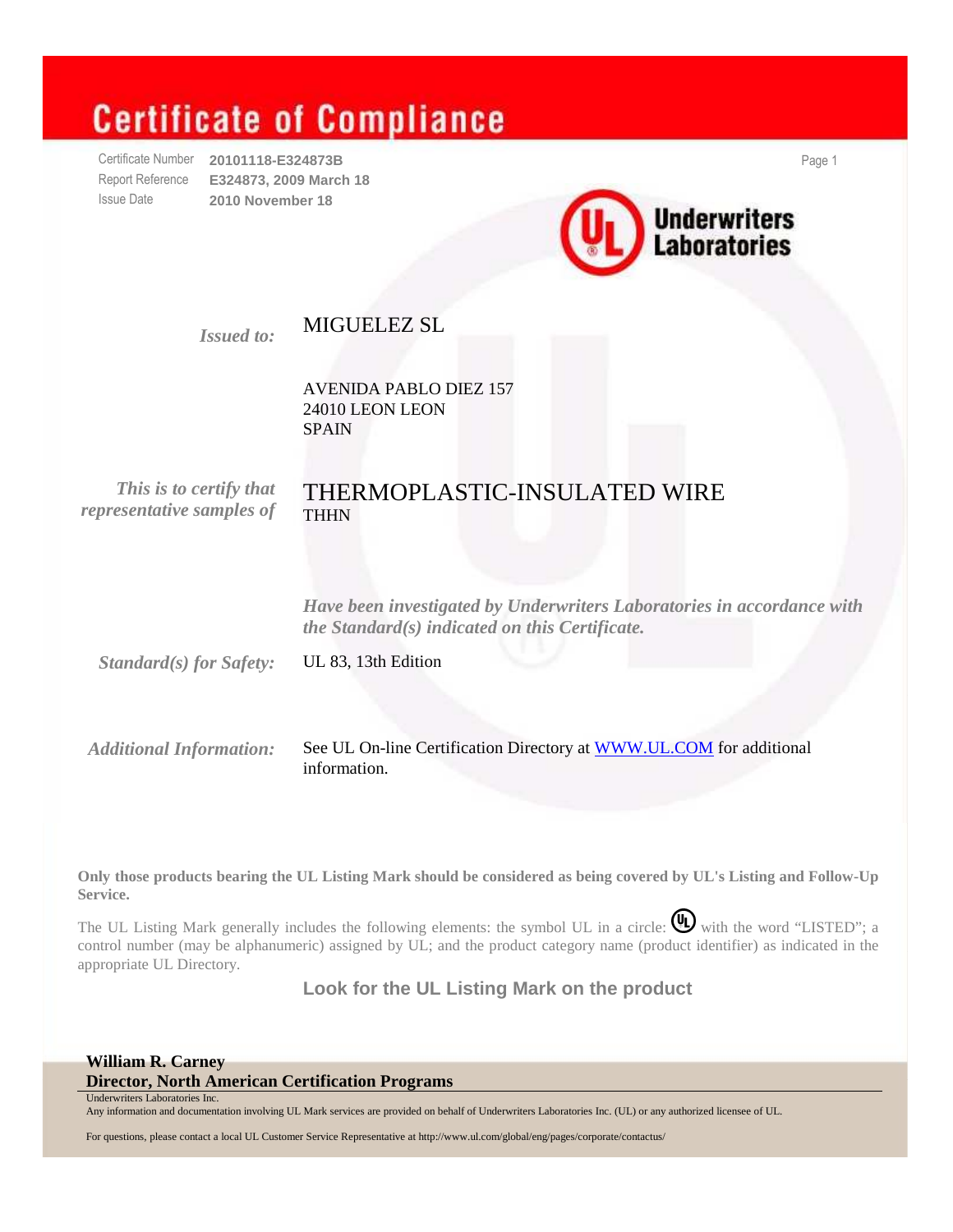## CERTIFICATE OF COMPLIANCE

**Certificate Number Report Reference Issue Date** 

**Issued to:** 

20130701-E324873 E324873-20130628 2013-JULY-01

**MIGUELEZ SL AVENIDA PABLO DIEZ 157** 24010 LEON LEON SPAIN

This is to certify that representative samples of THERMOPLASTIC-INSULATED WIRE **Type THWN-2** 

Have been investigated by UL in accordance with the Standard(s) indicated on this Certificate.

**Standard(s) for Safety:** 

UL 83, UL 1581, UL 2556, Standard for Thermoplastic-Insulated Wires and Cables

**Additional Information:** 

See the UL Online Certifications Directory at www.ul.com/database for additional information

Only those products bearing the UL Listing Mark should be considered as being covered by UL's Listing and Follow-Up Service.

The UL Listing Mark generally includes the following elements: the symbol UL in a circle:  $\mathbb{U}$  with the word "LISTED"; a control number (may be alphanumeric) assigned by UL; and the product category name (product identifier) as indicated in the appropriate UL Directory.

Look for the UL Listing Mark on the product.

William R.

Page 1 of 1

William R. Carney, Director, North American Certification Programs UL LLC

Any information and documentation involving UL Mark services are provided on behalf of UL LLC (UL) or<br>contact a local UL Customer Service Representative at www.ul.com/contactus